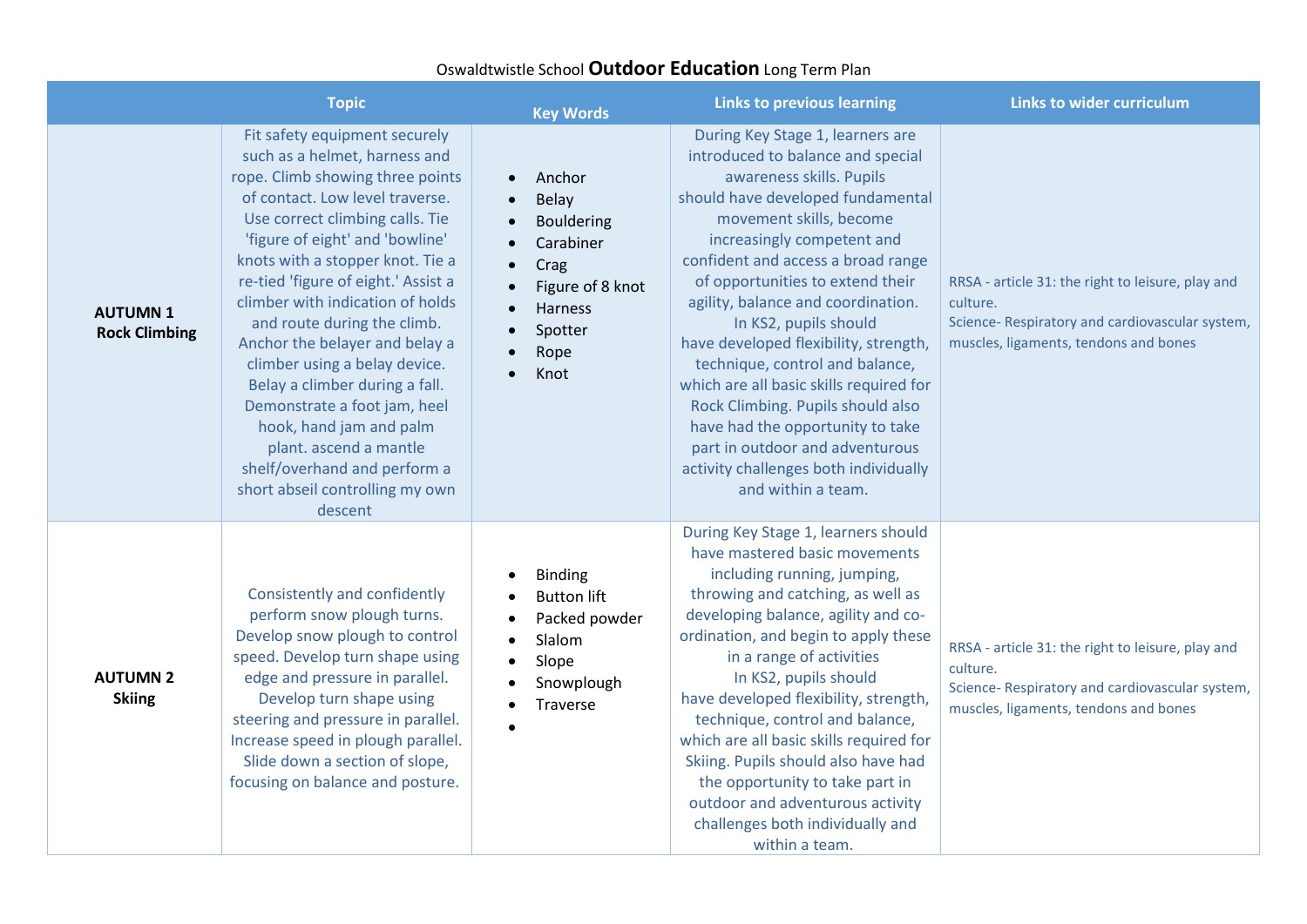## Oswaldtwistle School **Outdoor Education** Long Term Plan

| <b>SPRING 1</b><br><b>BMX</b>             | Adjust body position to cope<br>with varying terrain. Apply the<br>appropriate amount of<br>brake pressure. Effectively<br>'pump' so there is no need to<br>pedal over bumpy<br>terrain. Judge speed to 'clear' the<br>jumps. Keeping balance when<br>setting off from the gate Keep<br>level pedals over un-even terrain                                                                                                                                                                 | Gate<br>Peg<br>Stance<br>Transition<br>Truing<br>Pumping                                         | During Key Stage 1, learners should<br>have mastered basic movements<br>including running, jumping,<br>throwing and catching, as well as<br>developing balance, agility and co-<br>ordination, and begin to apply these<br>in a range of activities<br>In KS2, pupils should have<br>developed flexibility, strength,<br>technique, control and balance,<br>which are all basic skills required<br>for BMX'ing. Pupils should also have<br>had the opportunity to take part in<br>outdoor and adventurous activity<br>challenges both individually and<br>within a team.         | RRSA - article 31: the right to leisure, play and<br>culture.<br>Science- Respiratory and cardiovascular system,<br>muscles, ligaments, tendons and bones |
|-------------------------------------------|-------------------------------------------------------------------------------------------------------------------------------------------------------------------------------------------------------------------------------------------------------------------------------------------------------------------------------------------------------------------------------------------------------------------------------------------------------------------------------------------|--------------------------------------------------------------------------------------------------|----------------------------------------------------------------------------------------------------------------------------------------------------------------------------------------------------------------------------------------------------------------------------------------------------------------------------------------------------------------------------------------------------------------------------------------------------------------------------------------------------------------------------------------------------------------------------------|-----------------------------------------------------------------------------------------------------------------------------------------------------------|
| <b>SPRING 2</b><br><b>Mountain Biking</b> | Adjusting body position based on<br>the terrain/trail. Adjusting body<br>weight back when<br>descending. Adjusting body<br>weight forward when climbing.<br>Applying the appropriate amount<br>of pressure when braking.<br>Choosing the appropriate gears<br>for different terrains.<br>Choosing the appropriate times<br>to brake. Explain why different<br>tyre pressures suit different<br>terrains. Keep the head pointed<br>towards the direction you want<br>to go when cornering. | <b>Brakes</b><br>Cadence<br>Cassette<br>Chain<br>Crank<br>Frame<br>Gears<br>Spokes<br>Suspension | During Key Stage 1, learners should<br>have mastered basic movements<br>including running, jumping,<br>throwing and catching, as well as<br>developing balance, agility and co-<br>ordination, and begin to apply these<br>in a range of activities<br>In KS2, pupils should have<br>developed flexibility, strength,<br>technique, control and balance,<br>which are all basic skills required<br>for Mountain biking. Pupils should<br>also have had the opportunity to<br>take part in outdoor and<br>adventurous activity challenges<br>both individually and within a team. | RRSA - article 31: the right to leisure, play and<br>culture.<br>Science- Respiratory and cardiovascular system,<br>muscles, ligaments, tendons and bones |
|                                           | Show a basic understanding of<br>maps and be able to orientate a                                                                                                                                                                                                                                                                                                                                                                                                                          |                                                                                                  | During KS3 Geography, students are<br>taught to interpret Ordnance Survey                                                                                                                                                                                                                                                                                                                                                                                                                                                                                                        | RRSA - article 31: the right to leisure, play and<br>culture.                                                                                             |